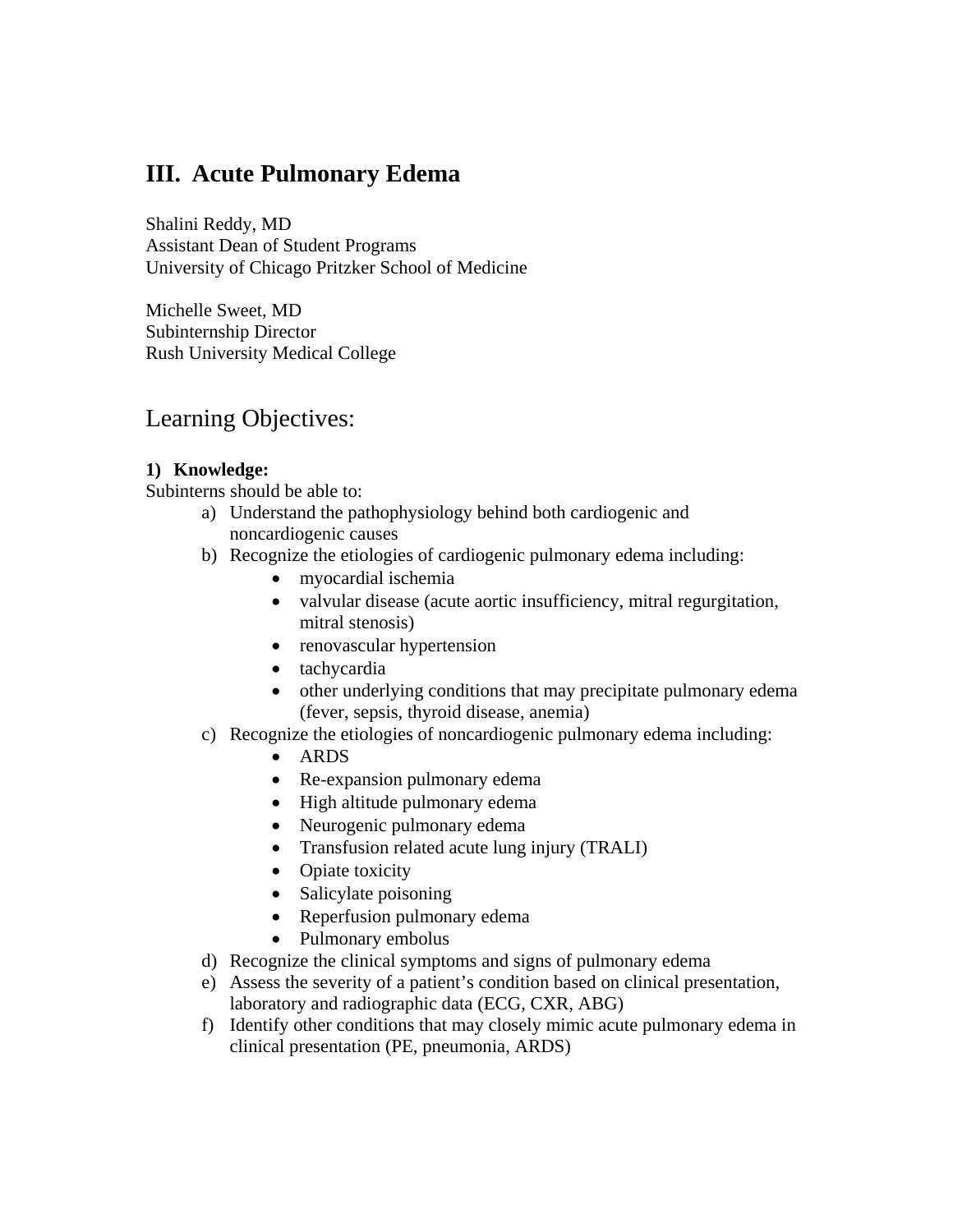- g) Describe indications for emergent treatment regimens in acute pulmonary edema such as:
	- Oxygen
	- Diuretics
	- Vasodilators
	- Morphine
	- ACE inhibitors
	- Inotropic agents
- h) Describe the mechanisms of actions of the above medications in the treatment of pulmonary edema
- i) Describe the major indications for intubation and mechanical ventilation
- j) Recognize situations in which it is necessary to seek support from resident emergently.
- k) Recognize indications for transfer to higher care units (e.g. the intensive care unit).

## **2) Skills.**

Subinterns should demonstrate skill in:

- a) Identifying symptoms of acute pulmonary edema
- b) Conducting a history specific for symptoms relating to pulmonary edema and a patient's decompensation from pulmonary edema
- c) Performing an appropriate physical exam including an assessment for hemodynamic stability and impending respiratory failure
- d) Creating a differential diagnosis for acute pulmonary edema based on specific clinical situations
- e) Interpreting laboratory/radiographic studies (ABG, CXR, ECG) to arrive at specific cause for acute pulmonary edema
- f) Developing a management plan for patients in acute pulmonary edema including emergent supportive care and follow-up care (measuring daily weights, urinary input-output)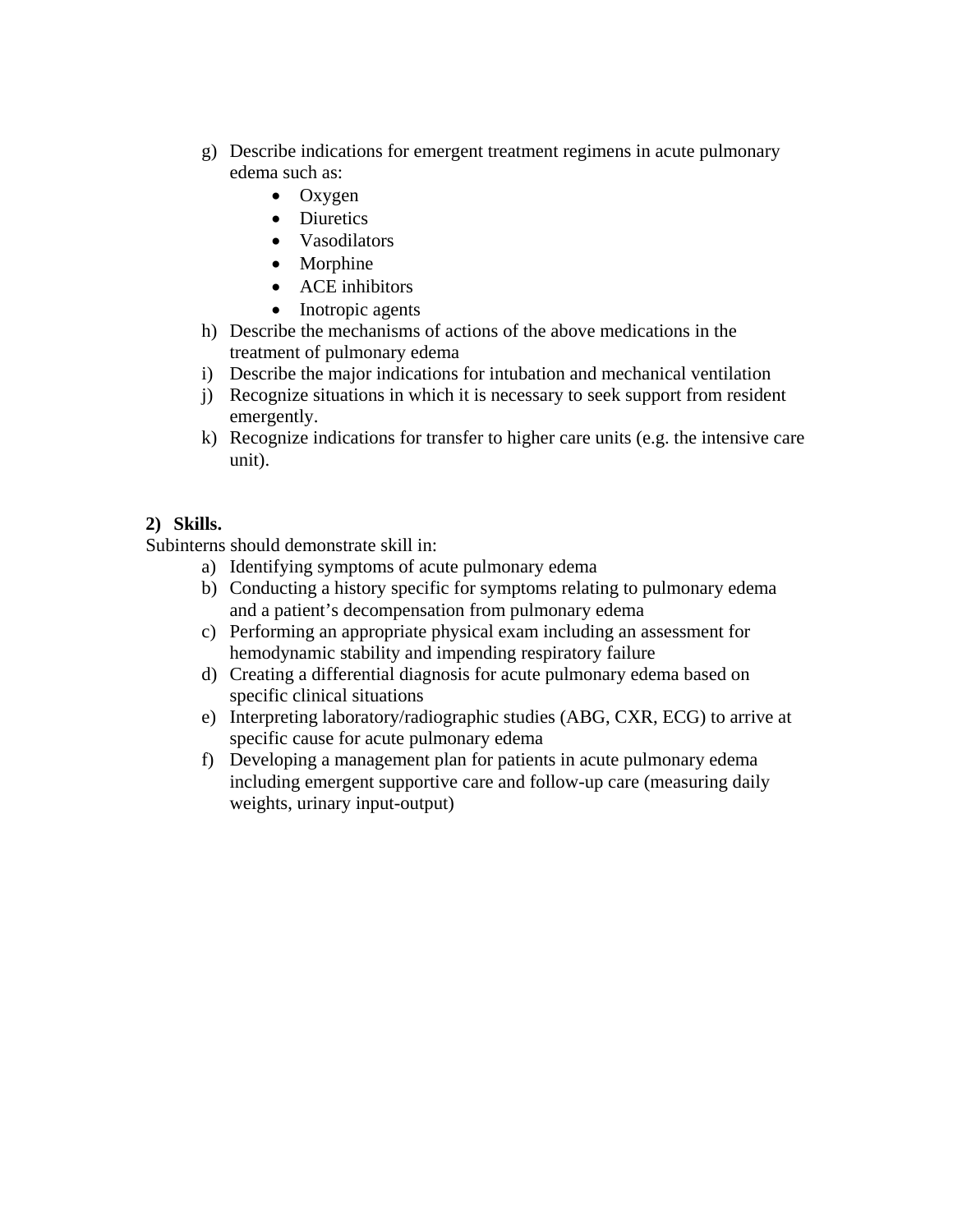## *Case I: Acute Pulmonary Edema*

**SCENARIO: You are on call for the general medicine team and are cross-covering for a colleague. A nurse from the 5<sup>th</sup> floor (telemetry) calls you about pt RD, "Dr.,**" **I am calling you about Dr. Smith's patient, Mr. D. He is short of breath."** 

### **Question: what additional questions would you like to ask the nurse?**

Answers:

- *a) Questions to establish the stability of the patient and how rapidly you need to go see the patient.*
- *b) Respiratory rate, heart rate, BP*
- *c) Oxygen saturation*
- *d) Additional symptoms to help you develop a differential diagnosis.*
- *e) Chest pain and associated symptoms*
- *f) Acuity of onset*
- *g) Cough*
- *h) Medication status (when did he receive what medications)*
- *i) Whether they have recently received a blood transfusion or recent procedure.*
- *j) Recent labs or imaging results*

#### **Question: are there any telephone orders you would like to give the nurse?**  *Answers:*

*Supplemental*  $O_2$  *(caveat –*  $CO_2$  *retainers), how much, how to administer. As indicated by answers to question b - Chest X-ray, EKG* 

## **Question: What are your thoughts about a differential diagnosis as you proceed to the patient's room***?*

*Differential diagnoses for acute SOB: PE, MI, pulmonary edema, arrhythmia, ARDS, pneumonia, pneumothorax, acute bronchospasm Additional information: how much fluid has the pt received, does he have edema, what are his wishes regarding advanced directives. What factors will influence your decision to call your resident right away?* 

### **Question: What specific information do you want to look for on exam?**

*How does the pt look - does he appear acutely distressed? What are his vitals? What is his mental status? Lung and heart and extremity exam? Check for JVD*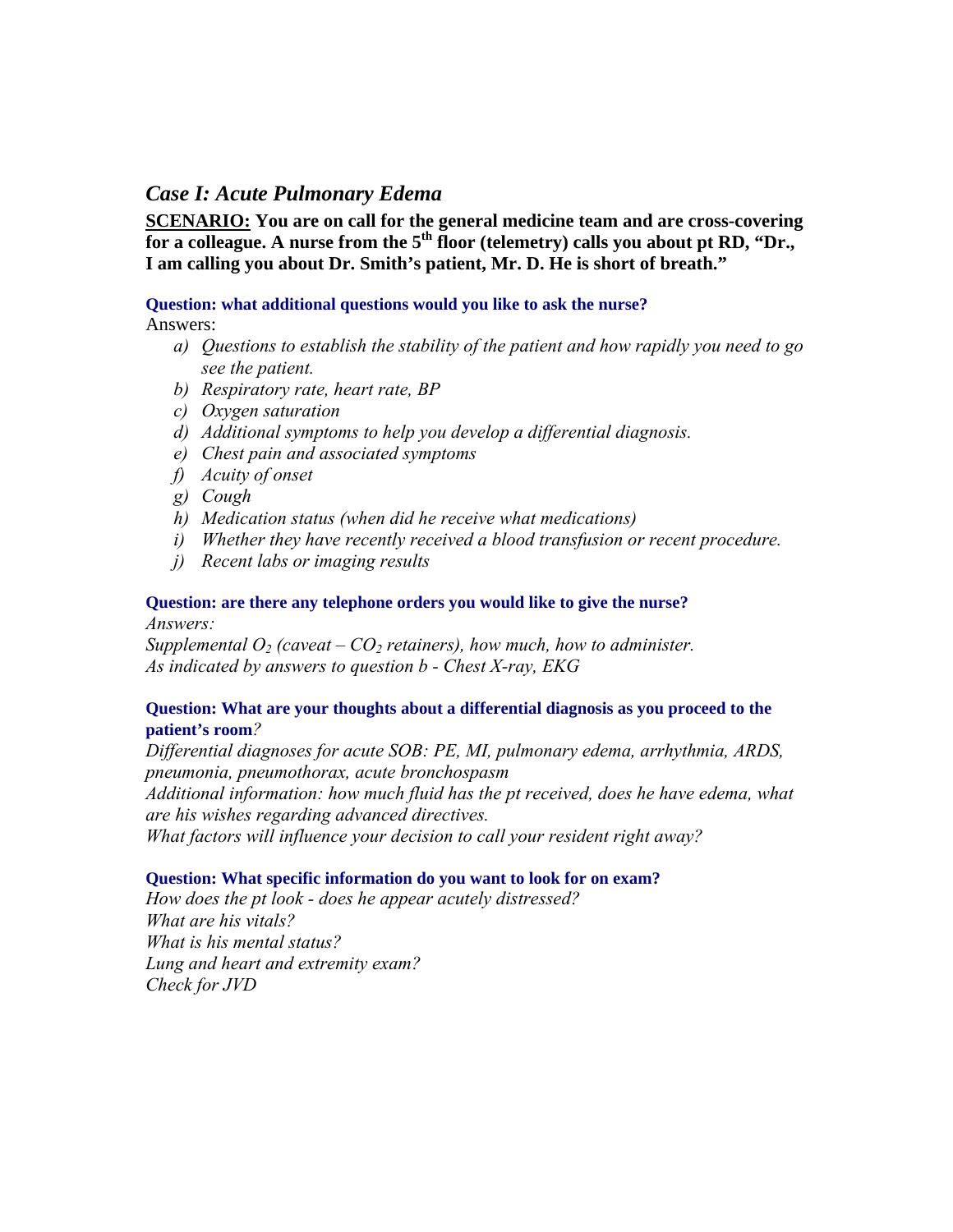**EXAM: On examination he is a middle-aged man who looks older than his stated age, tachypneic and in acute distress. He cannot any questions because of his extreme shortness of breath. He is restless and prefers to sit up in bed. BP 90/70, P 120 irreg., RR 28, T 98.5 Oxygen saturation 83%. JV P is elevated 12 cm. Chest: decreased breath sounds and dullness at both bases, with coarse crackles to above the scapula. Cardiac exam: PMI diffuse, laterally and inferiorly displaced, distant heart sounds, S3 gallop, intermittent midsystolic murmur at the apex. Abdominal exam is normal. Extremities are cool with thready pulses and without edema.** 

**Question: what should you do next?** 

*Assess mental status Stabilize the patient Work up the patient: EKG, CXR, monitor, enzymes, lytes, ABG. Call in reinforcements Get additional information/Read the chart* 

## **ADDITIONAL DATA:**

**Additional history from your quick chart review:** 

**59 y/o man with ischemic cardiomyopathy (EF 30%) admitted for an acute CHF exacerbation as a result of increased dietary sodium intake. He has been in the hospital for three days and has been receiving IV lasix for diuresis. He has diuresed approximately 2 pounds each day. He received a contrasted CT scan today for the evaluation of abdominal pain. Shortness of breath began 10 minutes ago.** 

**Lab: Hct 38 WBC 12.9 75 P/28 L Plt 245 K**  Na 129K 3.5 C1 96 HCO<sub>3</sub> 27 BUN 44 Creat 1.4 Glu 116 **R.A. ABG pH 7.48**  $p0_2$  54  $pCO_2$ 34  $HCO_3$  24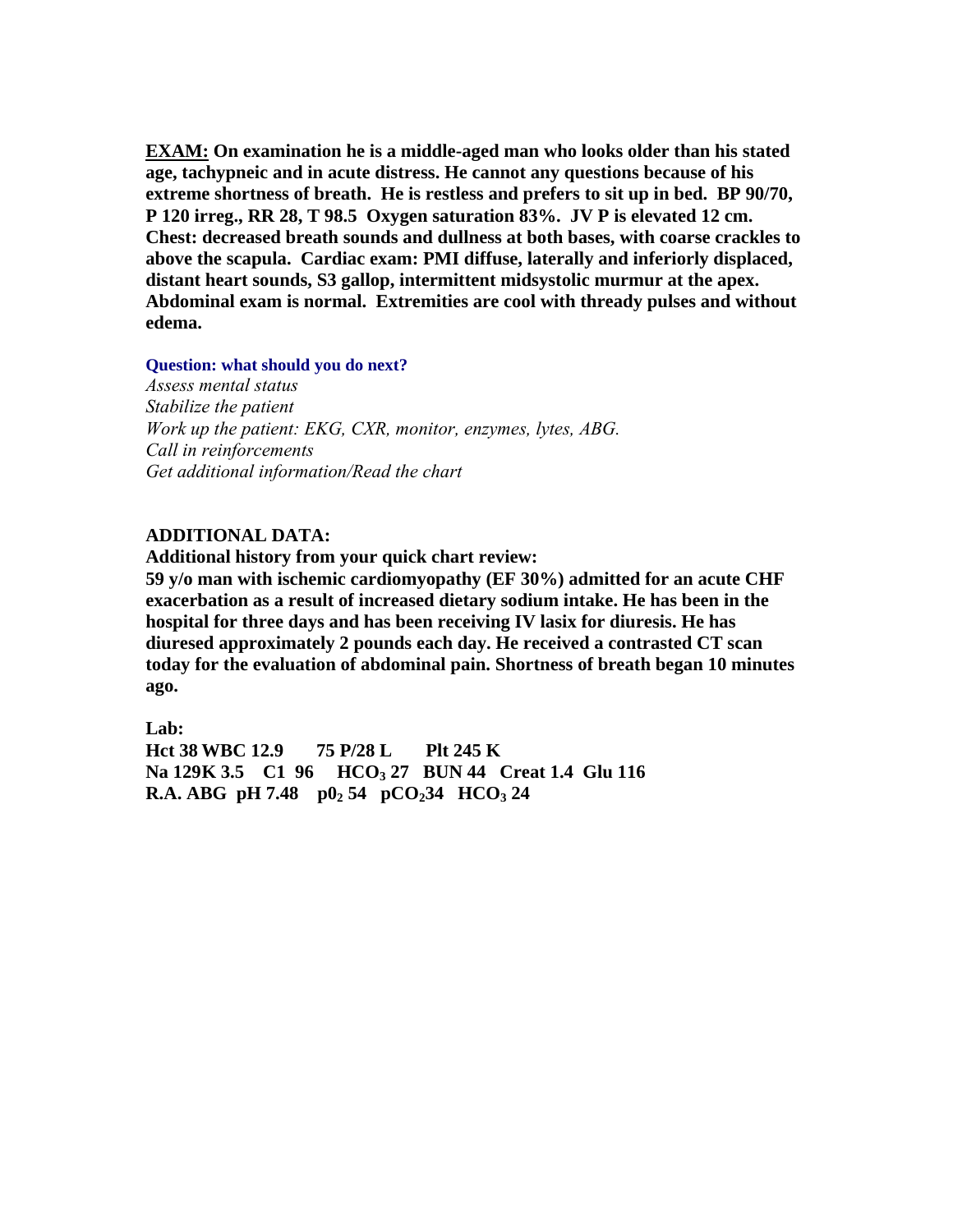**Current ECG:** 

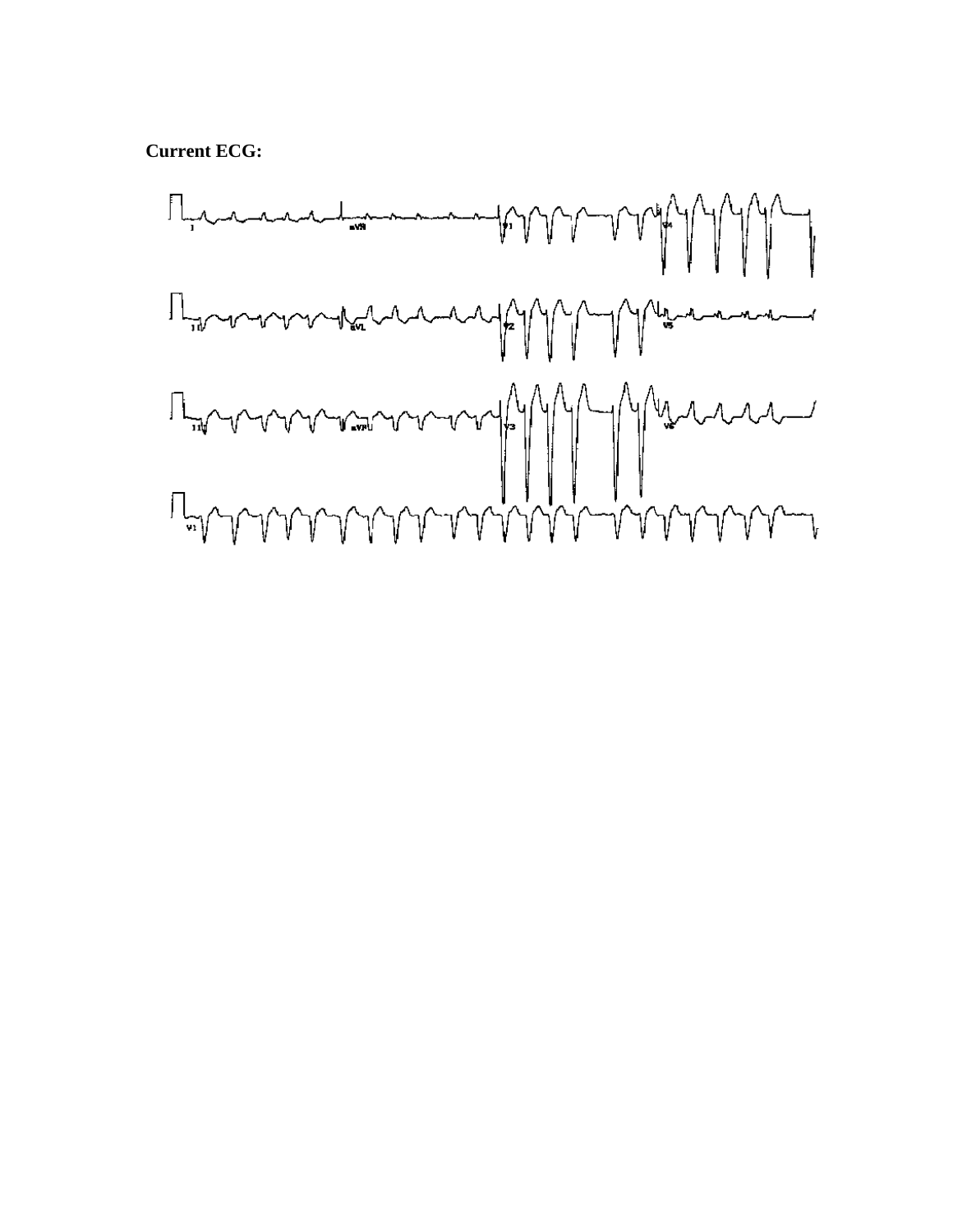## **EKG from admission:**





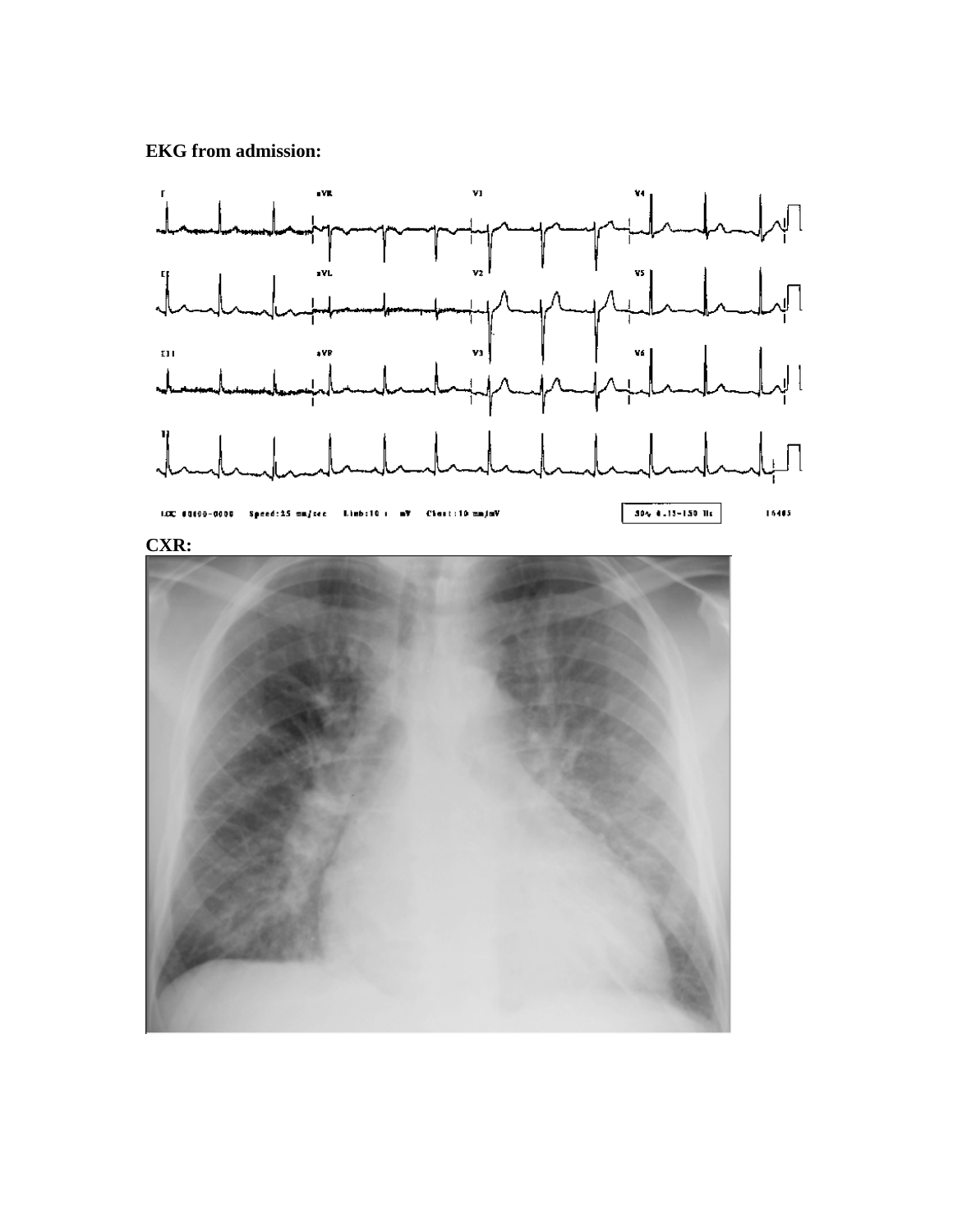#### **Additional questions:**

#### **What are possibilities to explain his presentation?**

*Cardiogenic Shock MI with occlusion of LAD* 

#### **Why the narrowed pulse pressure?**

*Decreased cardiac output* 

#### **Interpret the ABG in relation to the clinical findings.**

*Acute uncompensated primary respiratory alkalosis Hypoxia* 

#### **What other tests would you order?**

*Magnesium levels BNP Cardiac enzymes Transthoracic echocardiogram* 

#### **How would you treat him?**

*Central venous and arterial access Continuous oxygen Narcotics for pain control Cardiology consultation ICU transfer with telemetry and pulse oximetry Consider antiarrhythmics or electrical cardioversion Consider inotropes and diuretics Hold antihypertensive medications* 

## *Case II: Acute Pulmonary Edema*

**SCENARIO: You are on call on the general medical floor and Mr X, your new admission, just arrived on the unit from the emergency department. He is a 65 year old man with a history of alcohol abuse who comes in with a fever and shortness of breath. His symptoms have been present for the past 3 days. He has a cough productive of green sputum and chest pain while coughing. His admission vital signs include: BP 100/74, P 110, RR 24, T 102.4, SpO2 = 92% on 4L nasal cannula. His pulmonary exam includes rales on left lower lung fields.** 

**Labs: Hct 33 WBC 18.8 Plt 111 K**  Na 131 K 3.5 C1 100 HCO<sub>3</sub> 23 BUN 48 Creat 1.2 Glu 117 **AST: 111 ALT: 60 T Bili:1.6**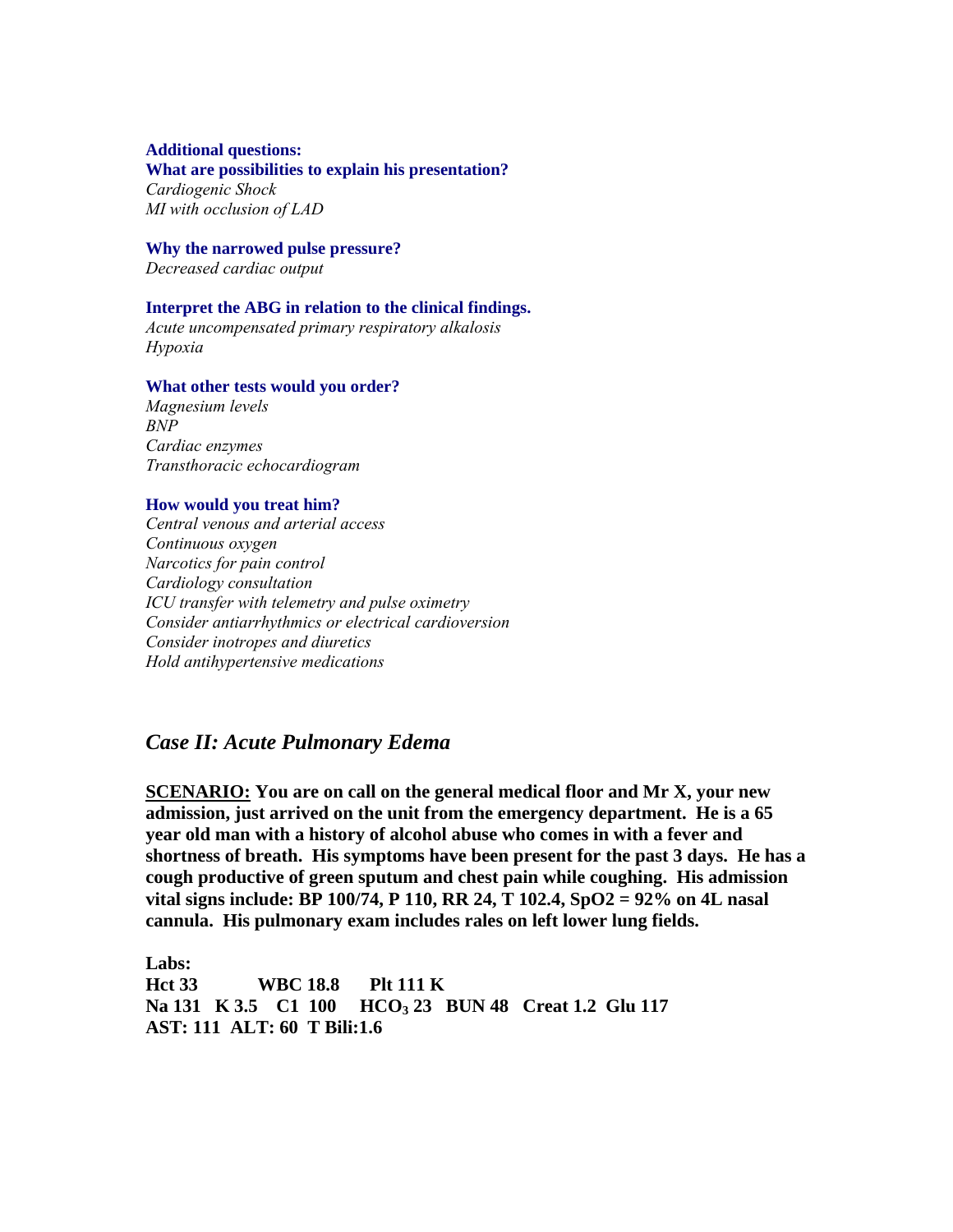#### **Question: What is your differential diagnosis?**

*Pneumonia- community acquired, aspiration, bronchitis, influenza, lung abscess, lung cancer, influenza* 

#### **Question: What other tests would you order?**

*CXR ABG Blood culture Sputum culture Consider bronchoscopy* 

#### **Question: How would you treat Mr X?**

*IVF IV Antibiotics Supplemental O2* 

**FOLLOW UP: You diagnosis Mr X with community acquired pneumonia after finding a left lower lobe infiltrate on his chest x-ray. Overnight Mr X has become more hypoxic. His vital signs this morning include RR36 P 132 BP90/66, T 100.3 SpO2=92% on 100% nonrebreather mask. His physical exam this morning reveals that he is in obvious respiratory distress. He has crackles bilaterally on lung exam in all lung fields. He is hyperventilating and using his accessory respiratory muscles. He is more lethargic this morning. He has no JVD, no peripheral edema, and his cardiac exam is the same as last night, except he is now more tachycardic. His ABG is pH 7.33 pCO2 48 pO2 62 HCO3 25. His repeat CXR is below.**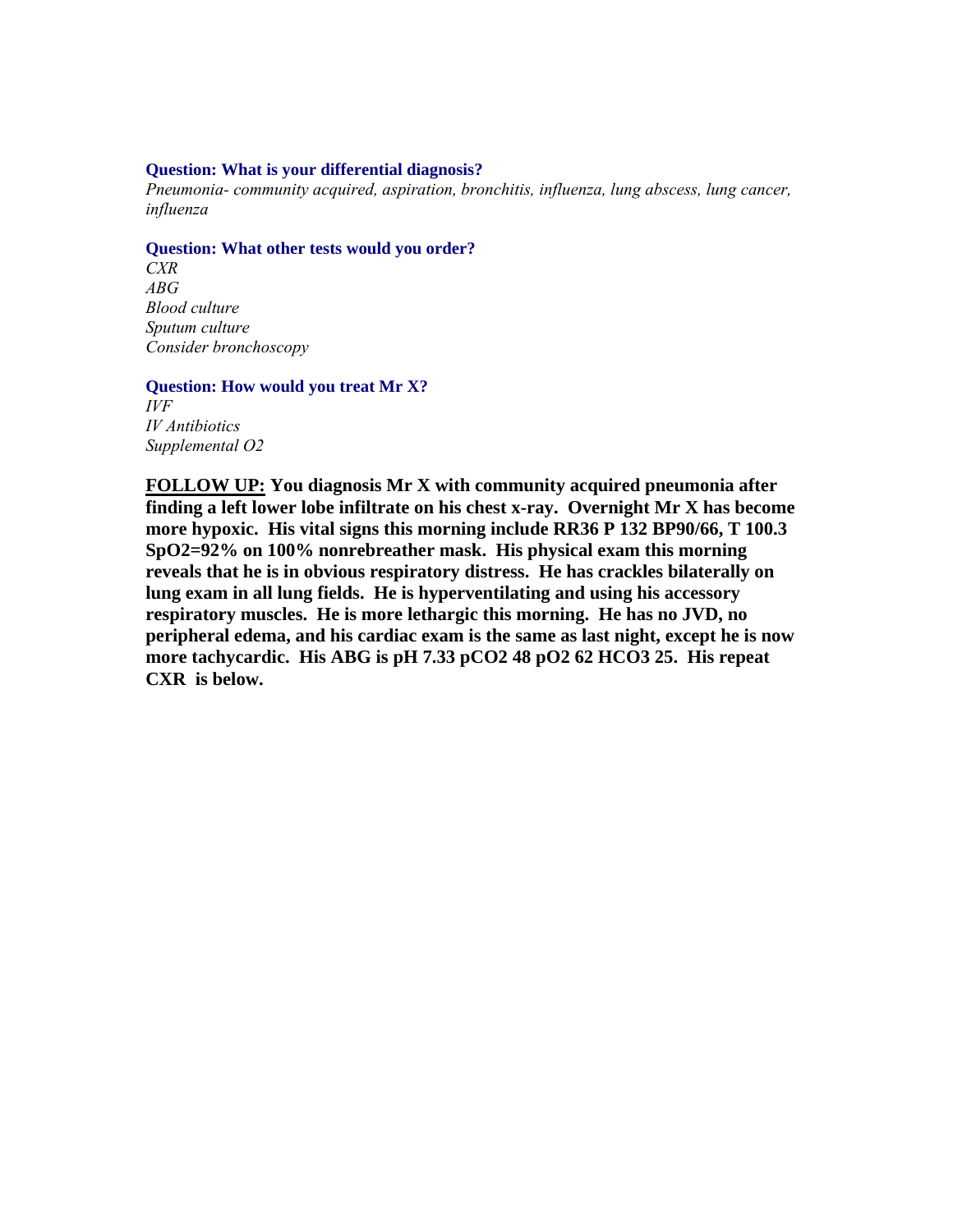

**Question: What is the differential diagnosis to explain his decompensation acutely?**  *ARDS, cardiogenic pulmonary edema, diffuse alveolar hemorrhage, acute interstitial pneumonia* 

**Question: What tests would you order to confirm a diagnosis?**  *BNP, Echocardiogram, pulmonary artery catheterization, f/u CBC Can consider bronchoscopy to rule out other etiologies*

#### **Question: How would you interpret his ABG?**

*Acute hypoxia Acute (uncompensated) primary respiratory acidosis* 

**FOLLOW UP: Mr X is transferred to the ICU and subsequently intubated and placed on a ventilator. An echocardiogram is performed and this reveals a normal ejection fraction with no significant wall motion abnormalities, valvular disease, or effusions.** 

**Question: What is your most likely diagnosis? Based on what criteria?** 

*ARDS*   $PaO_2/FIO_2 \leq 200$  mm Hg *bilateral infiltrates no evidence of chf acute onset*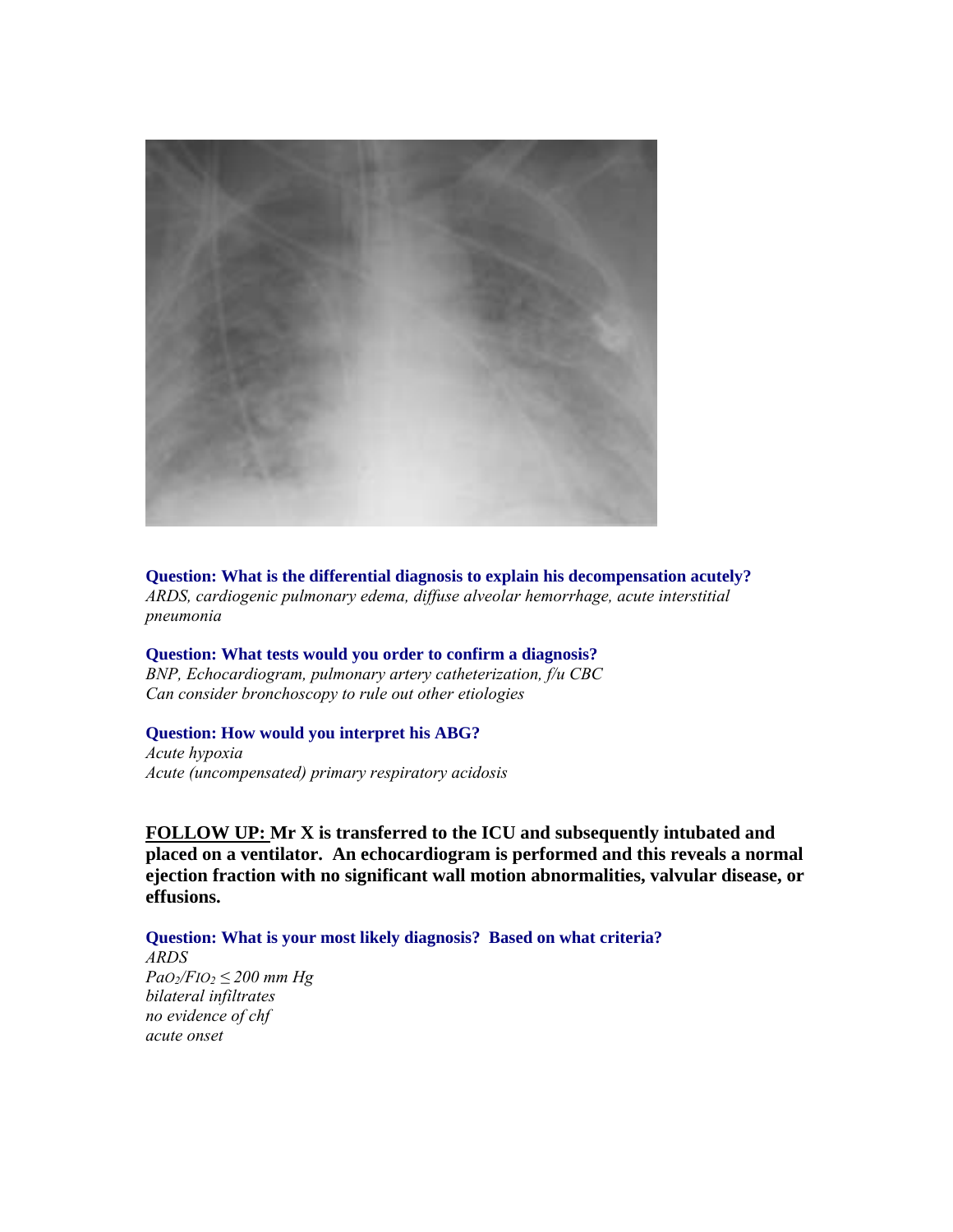#### **Question: What are the most common causes of this condition?**

**s***epsis or infection- especially from pneumonia aspiration or near drowning trauma burns blood transfusion (usually massive) s/p transplant of lungs, bone marrow drugs, alcohol SIRS- including pancreatitis* 

#### **Question: How would you manage his symptoms?**

*Mechanical ventilation Continue treatment of underlying pneumonia with IV antibiotics Careful monitoring of fluid balance, ideally attempting negative fluid balance if stable Pulmonology/Critical Care consultations* 

## *References*

## **General overviews:**

ACC/AHA Guidelines for the Evaluation and Management of Chronic Heart Failure in the Adult: Executive Summary HTTP://CIRC.AHAJOURNALS.ORG/CGI/CONTENT/FULL/104/24/2996

Sacchetti AD, Harris RH: Acute cardiogenic pulmonary edema. What's the latest in emergency treatment? Postgrad Med 1998, 103:145–147

Gandhi SK. Powers JC. Nomeir AM. Fowle K. Kitzman DW. Rankin KM. Little WC. The pathogenesis of **acute pulmonary edema** associated with hypertension.[comment]. [Clinical Trial. Journal Article] *New England Journal of Medicine. 344(1):17-22, 2001 Jan 4.*

Brochard L: Noninvasive ventilation for acute respiratory failure. JAMA 2002, 288:932–935. The authors review noninvasive ventilation indications and practical modalities in various types of acute respiratory failure.

Hollenberg SM. Kavinsky CJ. Parrillo JE. Cardiogenic Shock. *Annals of Internal Medicine*. 131 (1): 47-59, 1999 July.

Sharma S. Kumar A. Septic shock, multiple organ failure, and acute **respiratory distress** syndrome. [Review] [112 refs] [Journal Article. Review. Review, Tutorial] *Current Opinion in Pulmonary* Medicine. 9(3):199-209, 2003 May.